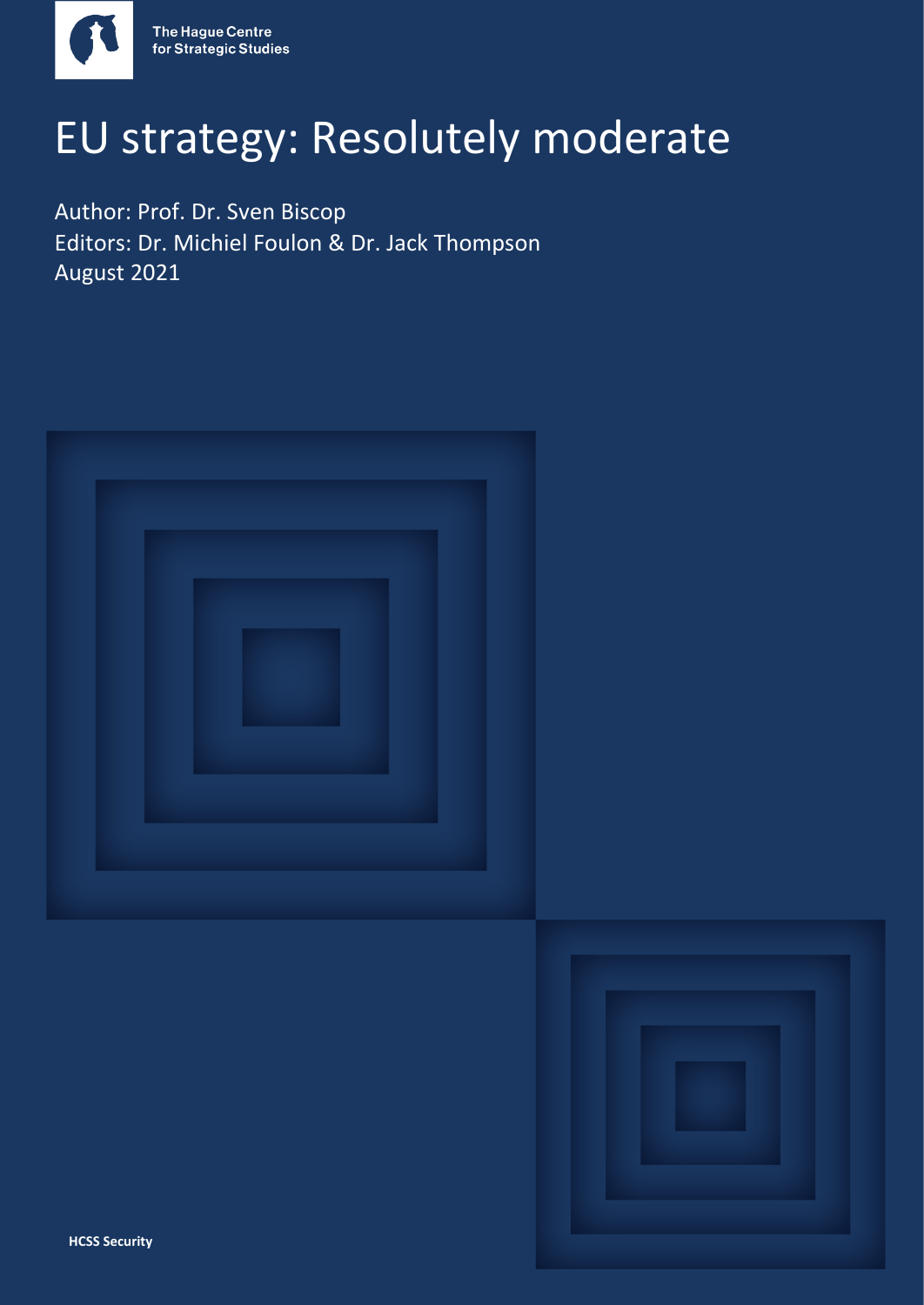# Looking Forward

### EU strategy: Resolutely moderate

#### *Sven Biscop*

As competition and rivalry between the great powers increase, the overriding challenge for international politics in the first half of the 21st century is to maintain "one world": one international order to which all states contribute, because they all subscribe to its core set of rules, which give all states the opportunity to build stable and mutually beneficial relations with any other state.<sup>1</sup> Ideally, a concert of the great powers embedded in strong multilateral institutions would play a leading role.

The alternative would be for the world to break apart again as the great powers gradually decouple from each other and try to forge mutually exclusive blocs. This would not be a cold war like *the* Cold War, since power is distributed more widely today than it was in 1945, when the US and the USSR towered above everybody else and decolonisation had yet to happen. But it would still spell economic crisis and render it impossible to address global challenges such as the climate crisis or a pandemic.

#### **Moderation**

Given its principled commitment to multilateralism, the European Union is well placed to foster multilateral cooperation – the only way to promote trust and mitigate tensions between the great powers. The EU could act as a mediating power: the one great power that can work with all of the others. Another reason why the EU is suited for this role is that as a state-like organisation, rather than a state, it does not have to care about national prestige. Great power *status*is not what legitimises the Union in the eyes of EU citizens; using its power to deliver effective governance does.

The EU already announced the leitmotiv of this moderating or mediating role in 2019, when it characterised China as a partner, a competitor, and a rival at the same time. Or, in other words: "cooperate when you can, but push back when you must". Seek to involve all states in running the world order, but take action when they break its rules for interstate relations. This can be the EU's approach toward all states, including the great powers.

The aim is not equidistance: the EU will obviously remain much closer to the US than to any other great power. The US is a partner (even an ally) as well as an economic competitor, but rarely a rival (though under Trump it certainly behaved as such on more than one occasion). But the EU approach does imply strategic autonomy: the independence to make its own decisions, and the capacity to implement them. Even in an alliance, one has to look out for one's own interests.

Absolved from the need to seek status at the expense of other powers, the EU can take a moderate stance. Brussels can focus on diplomacy rather than sabre-rattling; on fostering compromise rather than scoring points; on pragmatic solutions rather than prestige projects; on the common interest rather than rivalry. A moderate stance means favouring win-win solutions; pursuing one's interests while respecting as much as possible the legitimate interests of others. It is a necessity in order to moderate great power tensions.

<sup>1</sup> Sven Biscop, *Grand Strategy in 10 Words. A Guide to Great Power Politics in the 21st Century* (Bristol University Press, 2021).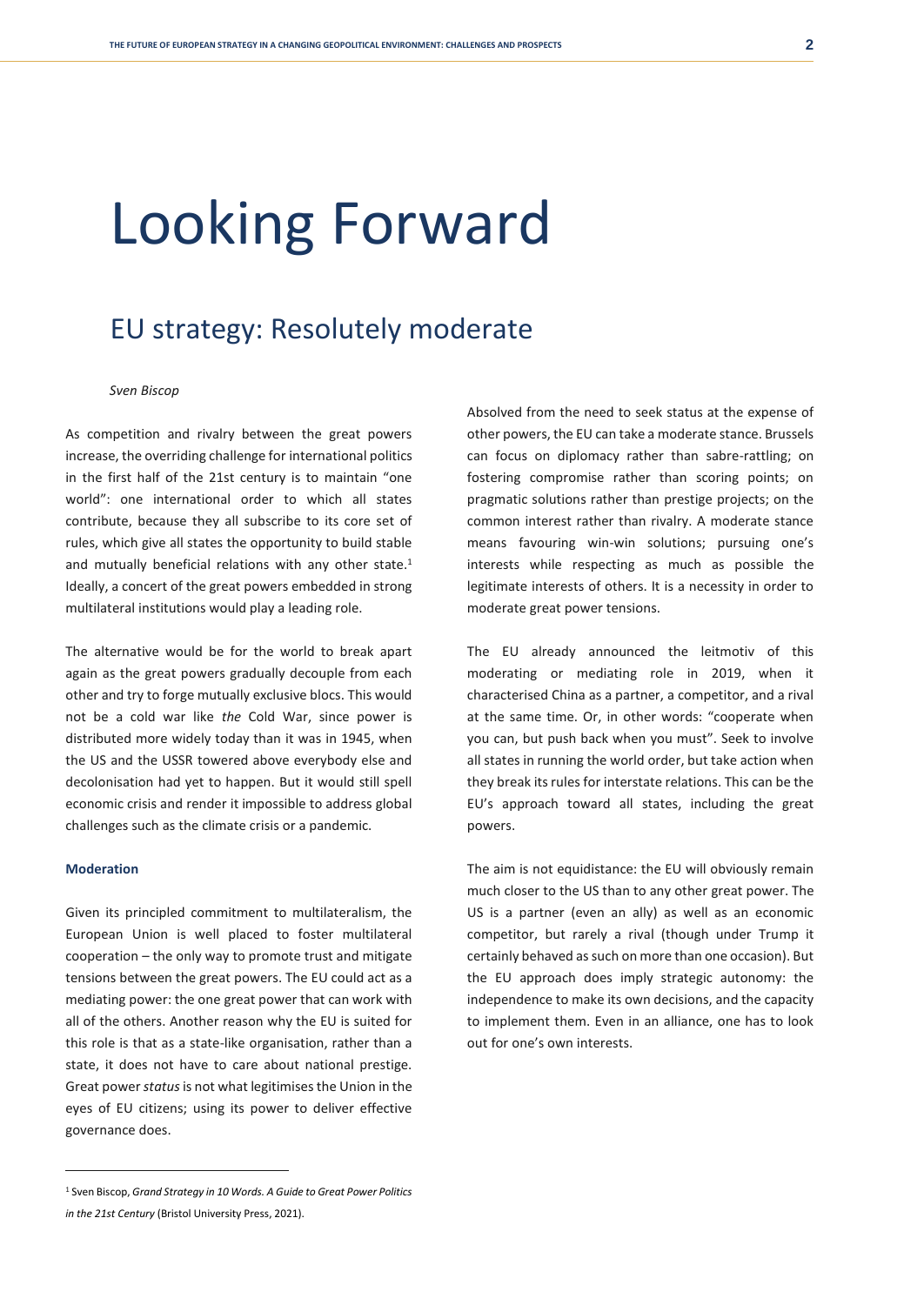#### **Resolve**

The downside of the EU's ongoing development as a statelike organisation is that in many areas it still lacks sufficiently centralised decision-making, particularly in diplomacy and defence. Moreover, the EU's strategic culture is young and immature. In spite of the announcement of a "geopolitical Commission", the EU is still getting used to thinking about power, let alone employing it to achieve its moderate goals.

But let there be no misconception: even moderate goals cannot be achieved without power. EU objectives can be moderate or realistic in that they can be achieved through win-win solutions. But they must still be real, i.e. ambitious enough to safeguard the Union's vital interests. Even moderate goals, therefore, demand the proactive use of all instruments of power: political, economic, and, if and when required, military. EU decision-making often produces timidity instead of moderation, however, and irresolution instead of circumspection. That makes a real Grand Strategy impossible. The EU must be moderate – but resolutely so.

To create that resolve, and then to translate it into effect on the ground, the EU must first of all think of itself as a great power. A power with its own distinctive role  $-$  a mediating role – but a power nonetheless; a pole of the multipolar world, on the same level as the US, China and Russia.

#### **Compartmentalisation**

Putting "cooperate when you can, push back when you must" in practice means compartmentalising: not letting a dispute in one area contaminate all dimensions of a relationship with another power, unless vital interests are at stake.

Thus, the EU could announce the Comprehensive Agreement on Investment (CAI) with China in December 2020, and adopt (mostly symbolic) human rights sanctions against China in March 2021. China, however, refused to acknowledge this as an example of finely calibrated diplomacy (which one hopes it was on the part of the EU), and massively overreacted by targeting members of parliament, academics, and entire EU bodies. The European Parliament rightfully refuses to even consider ratifying the CAI as long as the Chinese countermeasures are in place.

Some, however, go much further and cannot see the CAI enter into force until the human rights situation in Xinjiang or in China as a whole improves. That would be the end of compartmentalisation and would constitute a major change of strategy. Now that the US has actually moved closer to the EU compartmentalisation approach (the communiqué of the June 2021 EU-US Summit copied the language of partner  $-$  competitor  $-$  rival), the EU should not unwittingly stray from the course itself. For the alternative to compartmentalisation is ever greater strain on relations, ever less cooperation, and eventually decoupling.

The EU's course does require patience, as well as a keen awareness of what is vital and what is not, and of what leverage the EU has. The EU has a moral duty to criticise human rights violations everywhere, but it must understand that this will not result in short-term change – not even if it applies sanctions that bite – if the targeted state judges its vital interests to be at stake. Having once adopted a universal human rights instrument, the EU could not *not* apply it to Russia and China (though such an instrument seems more reflective of the power relations of the 1990s than the 2020s). But Russia and China are authoritarian states; new grounds for sanctions can be found every single day – yet sanctions will not improve the human rights situation on the ground.

A much more effective instrument would be binding due diligence legislation, obliging any product or service that is offered on the EU's single market to adhere to certain minimum conditions throughout the supply chain (such as the absence of forced labour). The EU should also signal that without the CAI, it is not just business as usual. Reciprocity in market access and applying the rules of the international economic order (towards which the CAI would be a small step) should be a precondition for any further opening of the EU's market; reciprocity could also be a criterion in the EU's investment screening mechanism. Otherwise, there is little incentive for China to make a move to revive the CAI, since it logically mostly contains obligations for Beijing – the onus is on China to offer the EU the same market access that it has long enjoyed in Europe.

Meanwhile, the EU would do better to reserve effective sanctions for cases when other powers cross the line in their foreign policies, rather than their domestic policies, and directly threaten Europe's security or international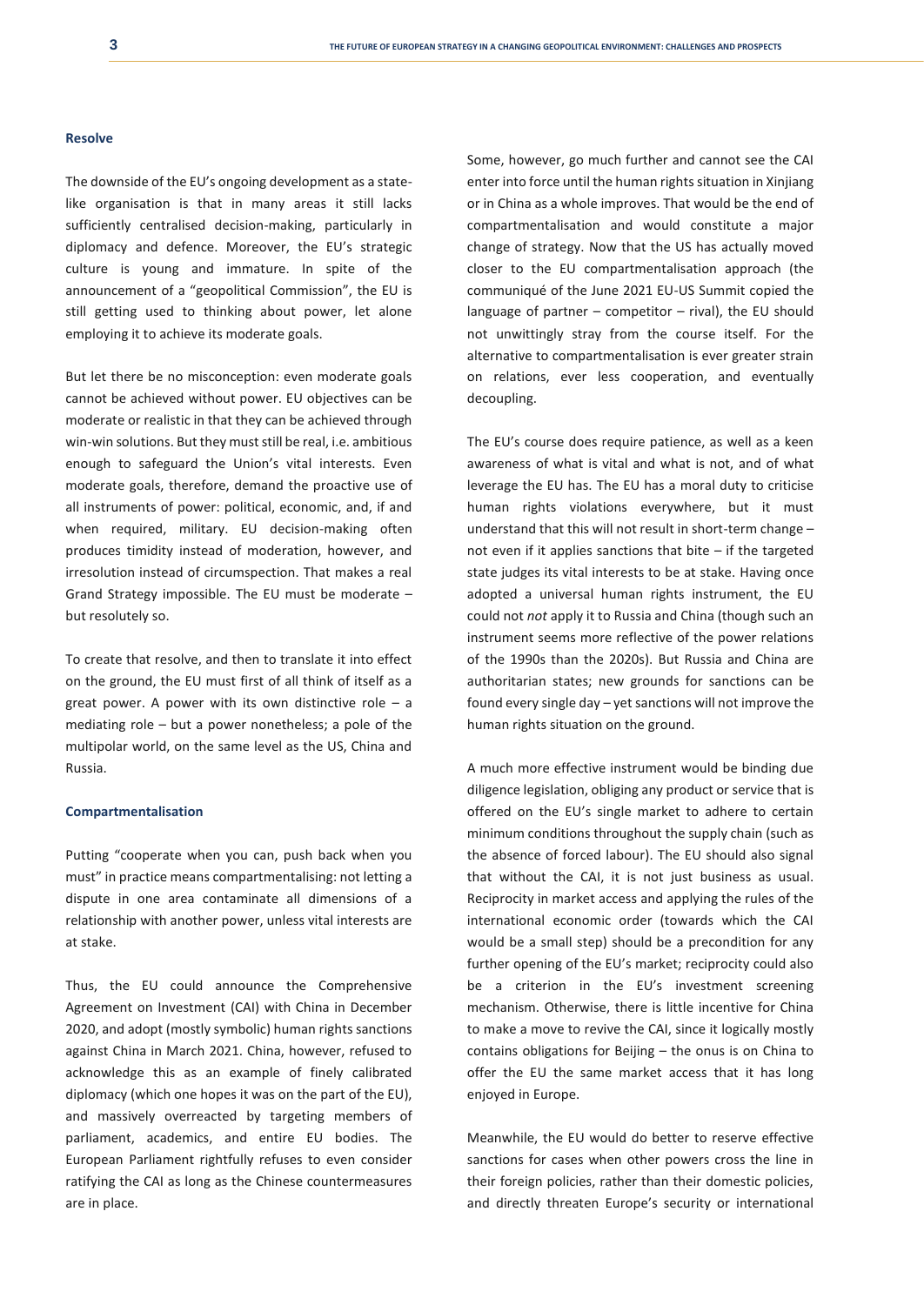peace. Russia's annexation of the Crimea and China's de facto annexation of much of the South China Sea are cases in which real pushback is needed. But whereas the former has led to sanctions, the latter has been met only with a weakly-worded EU declaration.

More effective pushback is also required when the EU itself is targeted by Chinese and Russian hybrid actions, such as espionage, sabotage, and disinformation, including in cyber space. In July 2021, for the first time, the EU openly called out the Chinese government for malicious cyber activities undertaken from its territory. But Brussels ought to go much further. The EU requires a doctrine of deterrence of hybrid threats. Building up resilience is the passive element: deterrence by denial. But the active element, deterrence by punishment, must be added. In a spirit of solidarity and mutual assistance, the twenty-seven ought to consider a cyber-attack or economic blackmail against one Member State to be directed against them all, and respond collectively by taking diplomatic or economic sanctions – or by launching a counter-attack in cyber space.

If the EU does not muster the resolve to push back when it must, it will not be taken seriously as a great power by the other great powers, who will then see cooperation as a chance to take advantage of the EU rather than as a quest for win-win solutions. Once more, a moderate stance requires power and the will to use it.

#### **Connectivity**

The EU's connectivity strategy is a key instrument to pursue the overall objective of "one world". The aim is to put an appealing investment offer on the table so that no country has the option only of working with China's Belt and Road Initiative (or Russia's Eurasian Economic Union). By building deep economic relations with all great powers rather than putting all their eggs in one basket, states can safeguard their sovereignty, while the EU can prevent the emergence of exclusive spheres of influence. The main condition is that states create a level economic playing field and treat all foreign investors equally. Moderation is called for: overloading the connectivity agenda with other conditions (on democracy and human rights) risks being counterproductive. As stated above, effective due diligence legislation has much more potential to create real improvement for workers on the ground.

In 2018 already, the EU adopted an EU-Asia Connectivity Strategy, and in 2019 a connectivity partnership was concluded with Japan. But apart from announcing a second partnership – with India, in 2021 – little or nothing of concrete value has happened. The strategy remains sound, though; indeed, the Building Back Better for the World initiative that the US announced at the June 2021 G7 meeting in Cornwall is exactly the same approach. In July 2021, the Council of the EU reiterated its commitment to the connectivity agenda. The EU will not get a third chance to make this crucial instrument work.

#### **Conclusion**

EU Grand Strategy has always been moderate in terms of its ends: the EU aims to safeguard its way of life (that is the point of Grand Strategy), but it harbours no expansionist designs, nor does it dream of domination. For as long as possible, it must also be moderate in terms of the ways: pursuing its interests by working with rather than against others. But when others forswear moderation and act as rivals, the EU must resolutely stand up for its vital interests.

The one issue on which the EU cannot afford to be moderate is the defence of its own democracy. The greatest threat to the European way of life is not external, but internal: Europe's very own antidemocratic forces. They fester in all EU Member States; in some, alas, they even control the government. Having too long believed that democracy is irreversible (though the history of the interbellum period suggested otherwise), the EU was far too slow to react to the hollowing out of democracy. Finally, in 2021, the EU firmed up and decided to stop subsidising would-be autocrats in its Member States. The Hungarian government's scandalous anti-gay legislation was one provocation too many. Member States that do not respect the fundamental rights and freedoms and democratic principles that are enshrined in the Treaty on European Union will suffer severe financial punishment.

In the end, however, the aim is to restore EU unity. That will remain a significant challenge. It is self-evident, however, that only a fully united and resolute EU has a chance of safeguarding its vital interests in a world shaped by great power competition. A nuanced approach, a resolutely moderate Grand Strategy, will not be possible if any Member State can selfishly undercut EU policy whenever it sees a short-term national advantage. Unity in